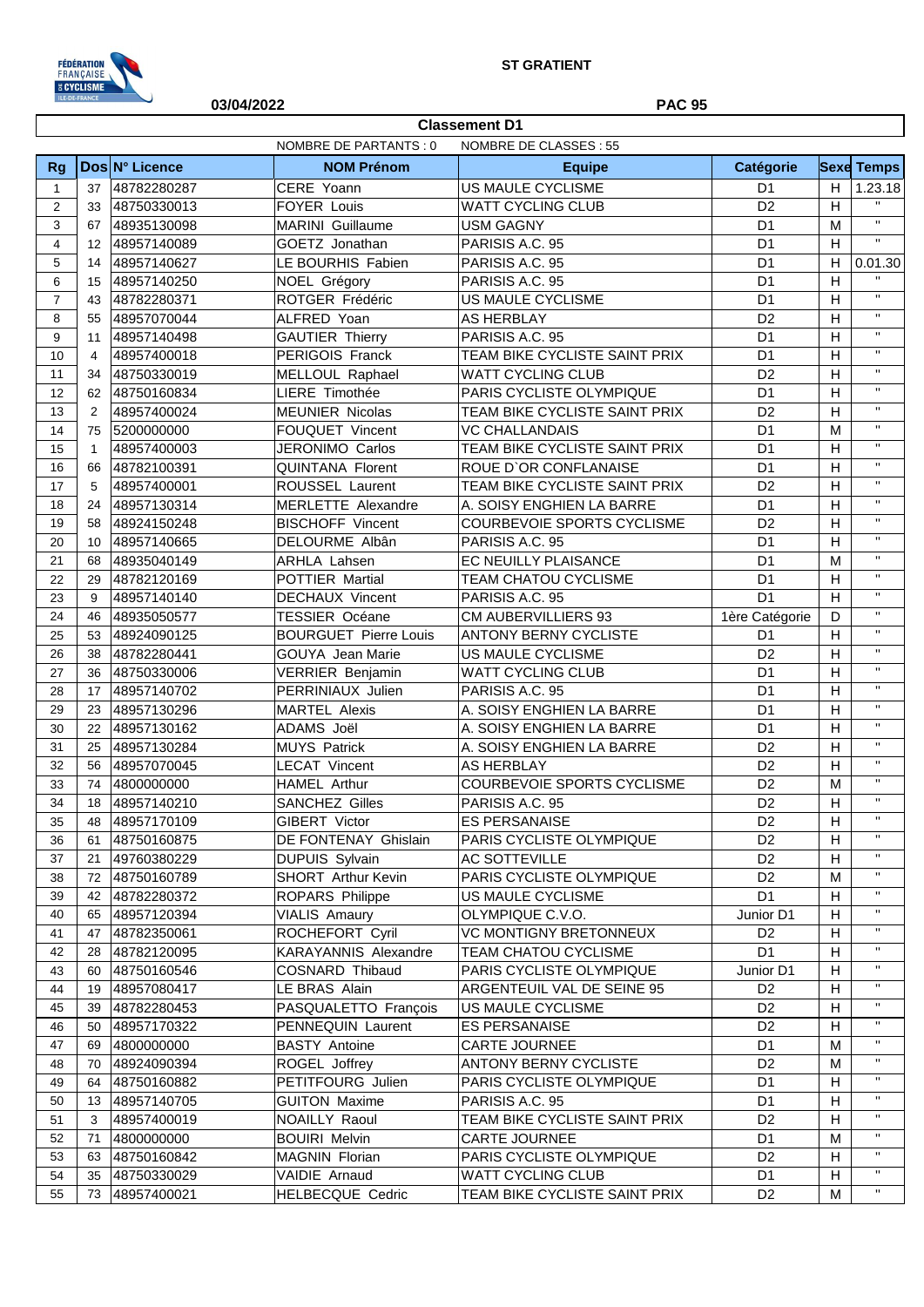| <b>Classement D3</b> |                                                   |                |                              |                               |                  |                |                         |  |
|----------------------|---------------------------------------------------|----------------|------------------------------|-------------------------------|------------------|----------------|-------------------------|--|
|                      | NOMBRE DE PARTANTS : 37<br>NOMBRE DE CLASSES : 30 |                |                              |                               |                  |                |                         |  |
| Rg                   |                                                   | Dos N° Licence | <b>NOM Prénom</b>            | <b>Equipe</b>                 | <b>Catégorie</b> |                | <b>Sexe Temps</b>       |  |
| 1                    | 3                                                 | 48957140117    | PAYRAT Patrick               | PARISIS A.C. 95               | D <sub>4</sub>   |                | 1.06.13                 |  |
| $\overline{2}$       | $\overline{7}$                                    | 48957110191    | LABBE Marc                   | US EZANVILLE ECOUEN           | D <sub>4</sub>   | $\overline{H}$ | $\overline{u}$          |  |
| 3                    | 36                                                | 48957170190    | <b>COURTIADE</b> Jean Claude | <b>ES PERSANAISE</b>          | D <sub>3</sub>   | H              | $\overline{u}$          |  |
| $\overline{4}$       | 12                                                | 48935330047    | LEMAITRE Laurent             | <b>ES STAINS-CYCLISME</b>     | D <sub>3</sub>   |                | $\overline{u}$          |  |
| 5                    | 23                                                | 48782350066    | ROCHEFORT Michel             | <b>VC MONTIGNY BRETONNEUX</b> | D <sub>3</sub>   | $\mathsf{H}$   | $\mathbf{H}$            |  |
| 6                    | 39                                                | 48935050792    | BENAINOUS Jean yann          | <b>CM AUBERVILLIERS 93</b>    | D <sub>4</sub>   | M              | $\mathbf{H}$            |  |
| $\overline{7}$       | $\mathbf{1}$                                      | 48957140074    | GOETZ Didier                 | PARISIS A.C. 95               | D <sub>3</sub>   | $\overline{H}$ | $\mathbf{H}$            |  |
| 8                    | 27                                                | 48957070047    | <b>COLIMOT</b> Jean Bernard  | <b>AS HERBLAY</b>             | D <sub>3</sub>   | $\mathsf{H}$   | $\mathbf{H}$            |  |
| 9                    | 14                                                | 48957400022    | CASTEL Jacques               | TEAM BIKE CYCLISTE SAINT PRIX | D <sub>4</sub>   | H              | $\overline{\mathbf{u}}$ |  |
| 10                   | 21                                                | 48935050783    | <b>PASQUIER Olivier</b>      | <b>CM AUBERVILLIERS 93</b>    | D <sub>3</sub>   | $\overline{H}$ | $\overline{u}$          |  |
| 11                   | 28                                                | 48957070009    | <b>COLLEN Fabrice</b>        | <b>AS HERBLAY</b>             | $\overline{D3}$  | H              | $\mathbf{H}$            |  |
| 12                   | 15                                                | 48957400020    | <b>LOPES Carlos</b>          | TEAM BIKE CYCLISTE SAINT PRIX | $\overline{D3}$  | H              | $\mathbf{H}$            |  |
| 13                   | 2                                                 | 48957140138    | <b>HERISSON</b> Jean Marie   | PARISIS A.C. 95               | D <sub>4</sub>   | H              | $\mathbf{H}$            |  |
| 14                   | 33                                                | 48782430286    | SAMYN Alban                  | EC VERNOUILLET V.T.           | D <sub>3</sub>   | H              | $\mathbf{H}$            |  |
| 15                   | 37                                                | 48771280104    | CABRAS Antonio               | <b>LAGNY PONTCARRE CYC.</b>   | D <sub>3</sub>   | $\overline{H}$ | $\mathbf{H}$            |  |
| 16                   | 31                                                | 48782100218    | <b>BACHELOT Gérard</b>       | ROUE D'OR CONFLANAISE         | $\overline{D3}$  | H              | $\mathbf{H}$            |  |
| 17                   | 24                                                | 48924010015    | JEANJEAN Patrick             | <b>CSM PUTEAUX</b>            | D <sub>4</sub>   | $\overline{H}$ | $\overline{u}$          |  |
| 18                   | 6                                                 | 48957110135    | <b>HUBERT René</b>           | US EZANVILLE ECOUEN           | D <sub>4</sub>   | H              | $\mathbf{H}$            |  |
| 19                   | 18                                                | 48782280368    | <b>SEGRETAIN Benoit</b>      | US MAULE CYCLISME             | D <sub>3</sub>   | H              | $\mathbf{H}$            |  |
| 20                   | 9                                                 | 48957130311    | <b>DENEU Mickaël</b>         | A. SOISY ENGHIEN LA BARRE     | D <sub>3</sub>   | H              | $\mathbf{H}$            |  |
| 21                   | 38                                                | 4800000000     | <b>LAMIDE Pascal</b>         | <b>CARTE JOURNEE</b>          | D <sub>3</sub>   | M              | $\mathbf{H}$            |  |
| 22                   | 25                                                | 48924010309    | <b>KAROLEWICZ Willy</b>      | <b>CSM PUTEAUX</b>            | D <sub>3</sub>   | H              | $\mathbf{H}$            |  |
| 23                   | 30                                                | 48935040048    | LEFRANCOIS Alain             | EC NEUILLY PLAISANCE          | D <sub>4</sub>   | $\mathsf{H}$   | $\mathbf{H}$            |  |
| 24                   | 10                                                | 48957130310    | REBELO Marc                  | A. SOISY ENGHIEN LA BARRE     | D <sub>3</sub>   | H              | $\mathbf{H}$            |  |
| 25                   | 16                                                | 48935240040    | <b>BLANC Thierry</b>         | <b>CS VILLETANEUSE</b>        | D <sub>4</sub>   | $\overline{H}$ | $\mathbf{H}$            |  |
| 26                   | 19                                                | 48935050691    | <b>DANTON</b> Jean Claude    | CM AUBERVILLIERS 93           | D <sub>4</sub>   | H              | $\mathbf{H}$            |  |
| 27                   | 5                                                 | 48957110046    | <b>EVRARD Christian</b>      | US EZANVILLE ECOUEN           | D <sub>4</sub>   | H              | $\mathbf{H}$            |  |
| 28                   | 26                                                | 48924010358    | <b>NOURRY Coralie</b>        | <b>CSM PUTEAUX</b>            | D <sub>4</sub>   | D              | $\mathbf{H}$            |  |
| 29                   | 13                                                | 48935330004    | PODVIN Jonathan              | <b>ES STAINS-CYCLISME</b>     | Arbitre Régional | H              | $\mathbf{H}$            |  |
| 30                   | 20                                                | 48935050125    | GIROUX André                 | <b>CM AUBERVILLIERS 93</b>    | D <sub>4</sub>   | H              | $\mathbf{H}$            |  |